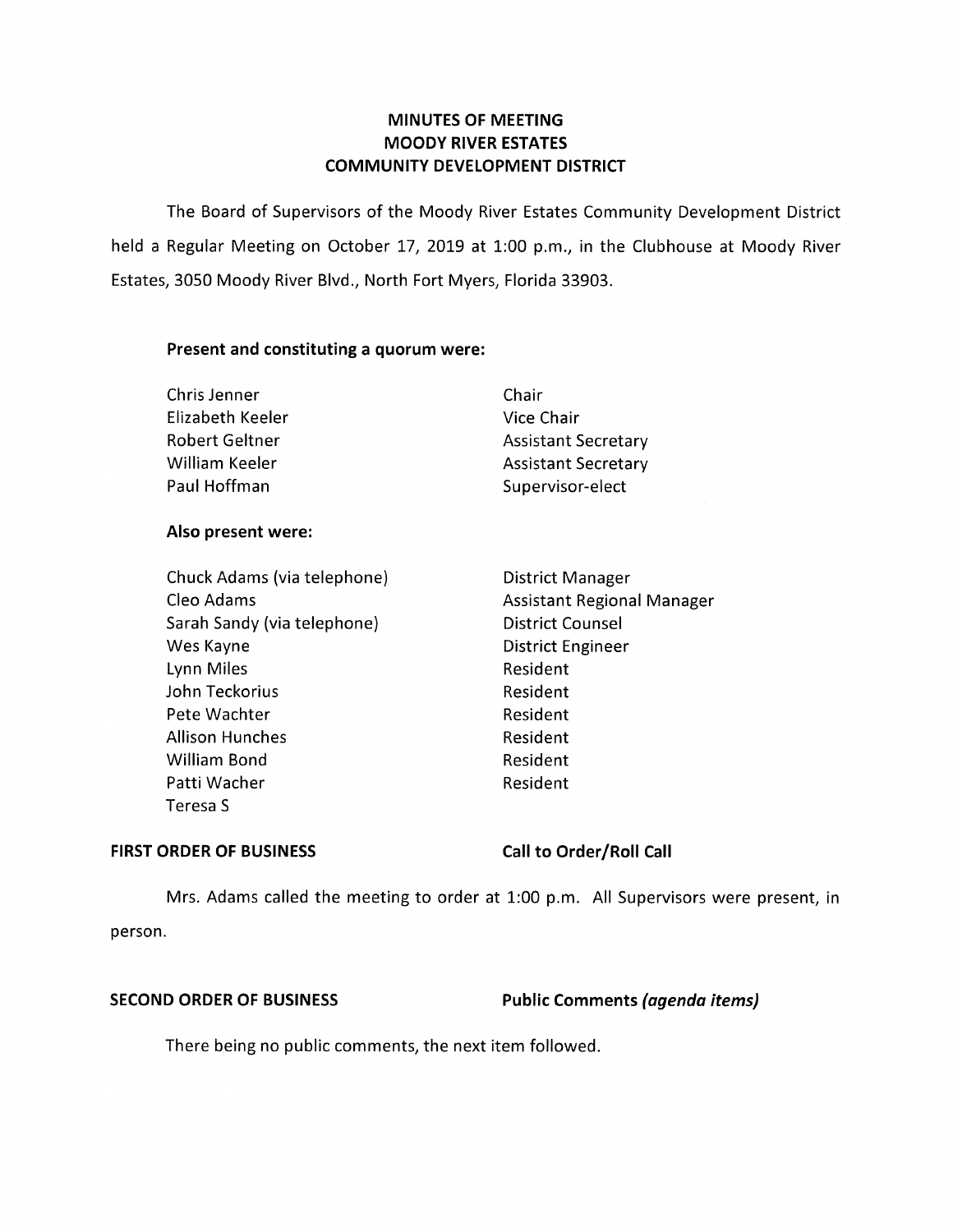THIRD ORDER OF BUSINESS Consider Appointment of Qualified Elector Candidate to Fill the Unexpired Term of Vacant Seat 5 (Term Expires November **2022)** 

# A. Qualified Elector Candidates

- I. Lynn M. Miles
- II. Paul R. Hoffman

Ms. Miles and Mr. Hoffman responded to questions regarding their knowledge of CDDs.

On MOTION by Ms. Keeler and seconded by Mr. Geitner, with all in favor, appointing Mr. Paul Hoffman to fill Seat 5, term expires November 2020, was approved.

# B. Administration of Oath of Office to Newly Appointed Supervisor (the following will be provided in a separate package)

Mrs. Adams, a Notary of the State of Florida and duly authorized, administered the Oath

of Office to Mr. Hoffman. She provided and explained the following items:

- I. Guide to Sunshine Amendment and Code of Ethics for Public Officers and Employees
- II. Membership, Obligations and Responsibilities
- Ill. Financial Disclosure Forms
	- a. Form 1: Statement of Financial Interests
	- b. Form 1X: Amendment to Form 1, Statement of Financial Interests
	- c. Form 1F: Final Statement of Financial Interests
- IV. Form 8B Memorandum of Voting Conflict

Mr. Hoffman waived the Board Member compensation.

C. Consideration of Resolution 2020-01, Designating a Chair, a Vice Chair, a Secretary, Assistant Secretaries, a Treasurer and an Assistant Treasurer of the District, and Providing for an Effective Date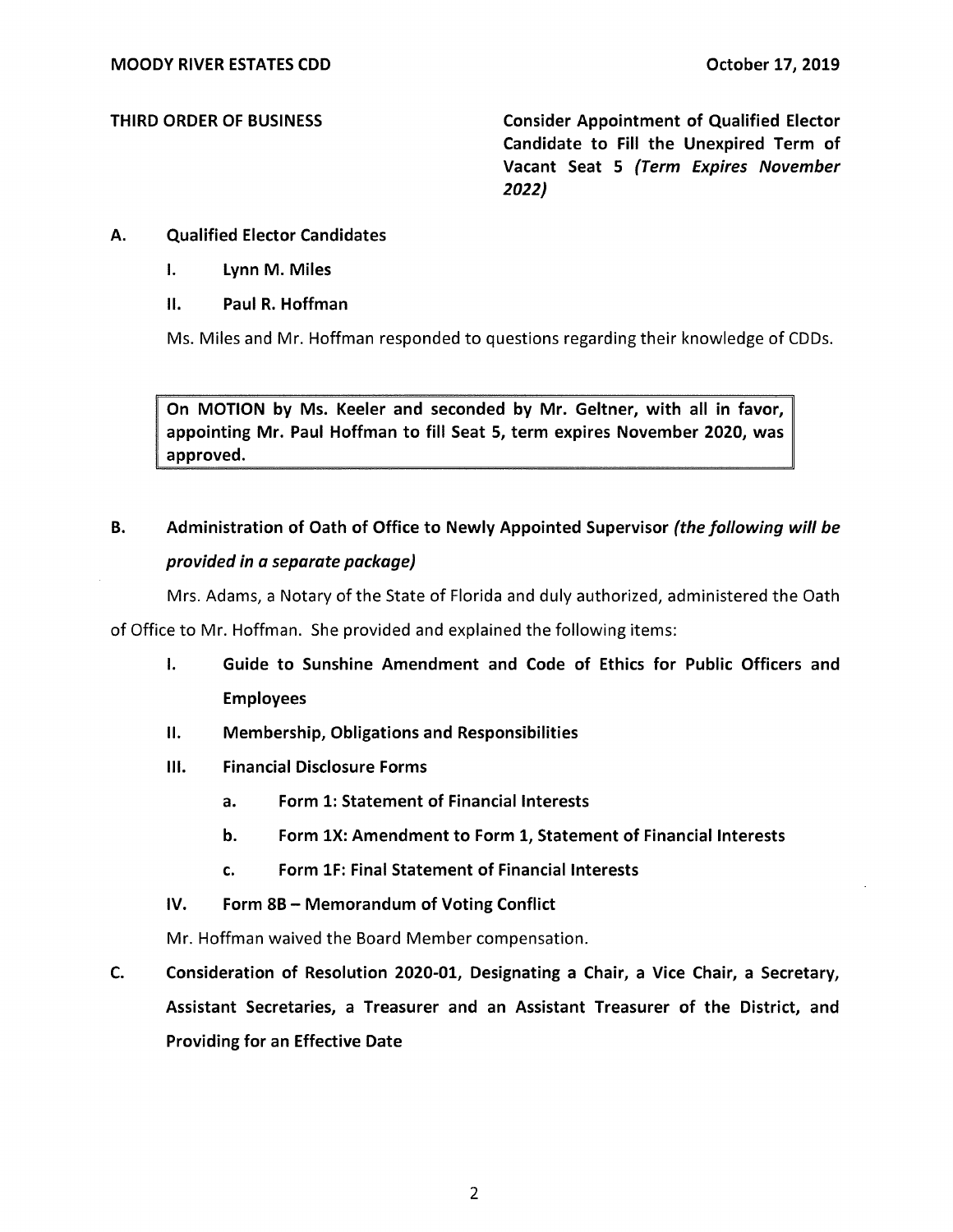#### **MOODY RIVER ESTATES CDD CONSUMING THE STATES OF A SET OCTOBER 17, 2019**

Mr. Jenner presented Resolution 2020-01. The consensus was to retain the current slate of officers, with the addition of Mr. Hoffman as an Assistant Secretary. The slate of officers was as follows:

| Chair                      | Chris Jenner          |
|----------------------------|-----------------------|
| Vice Chair                 | Elizabeth Keeler      |
| Secretary                  | Craig Wrathell        |
| <b>Assistant Secretary</b> | William Keeler        |
| <b>Assistant Secretary</b> | <b>Robert Geltner</b> |
| <b>Assistant Secretary</b> | Paul Hoffman          |
| <b>Assistant Secretary</b> | Craig Wrathell        |
| Treasurer                  | Craig Wrathell        |
| <b>Assistant Treasurer</b> | Jeff Pinder           |

No other nominations were made.

**On MOTION by Mr. Keeler and seconded by Ms. Keeler, with all in favor, Resolution 2020-01, Designating a Chair, a Vice Chair, a Secretary, Assistant Secretaries, a Treasurer and an Assistant Treasurer of the District, as stated, and Providing for an Effective Date, was adopted.** 

# **FOURTH ORDER OF BUSINESS Discussion: Updated Provisions of District's Rules of Procedure**

Ms. Sandy reviewed the updated version of the Rules of Procedure and noted a few changes in the costs associated with public requests, financial disclosure coordination, agenda and specific meeting materials, etc. The document must next be presented for adoption at a public hearing. She recommended scheduling it for January 9, 2020 at 6:00 p.m. Mr. Geitner commented that Board Members did not have an opportunity to study the document and discuss the changes beforehand, which he found stifling.

**On MOTION by Mr. Geitner and seconded by Mr. Keeler, with all in favor, setting the public hearing to adopt the District's Amended and Restated Rules of Procedure for January 9, 2020 at 6:00 p.m., was approved.**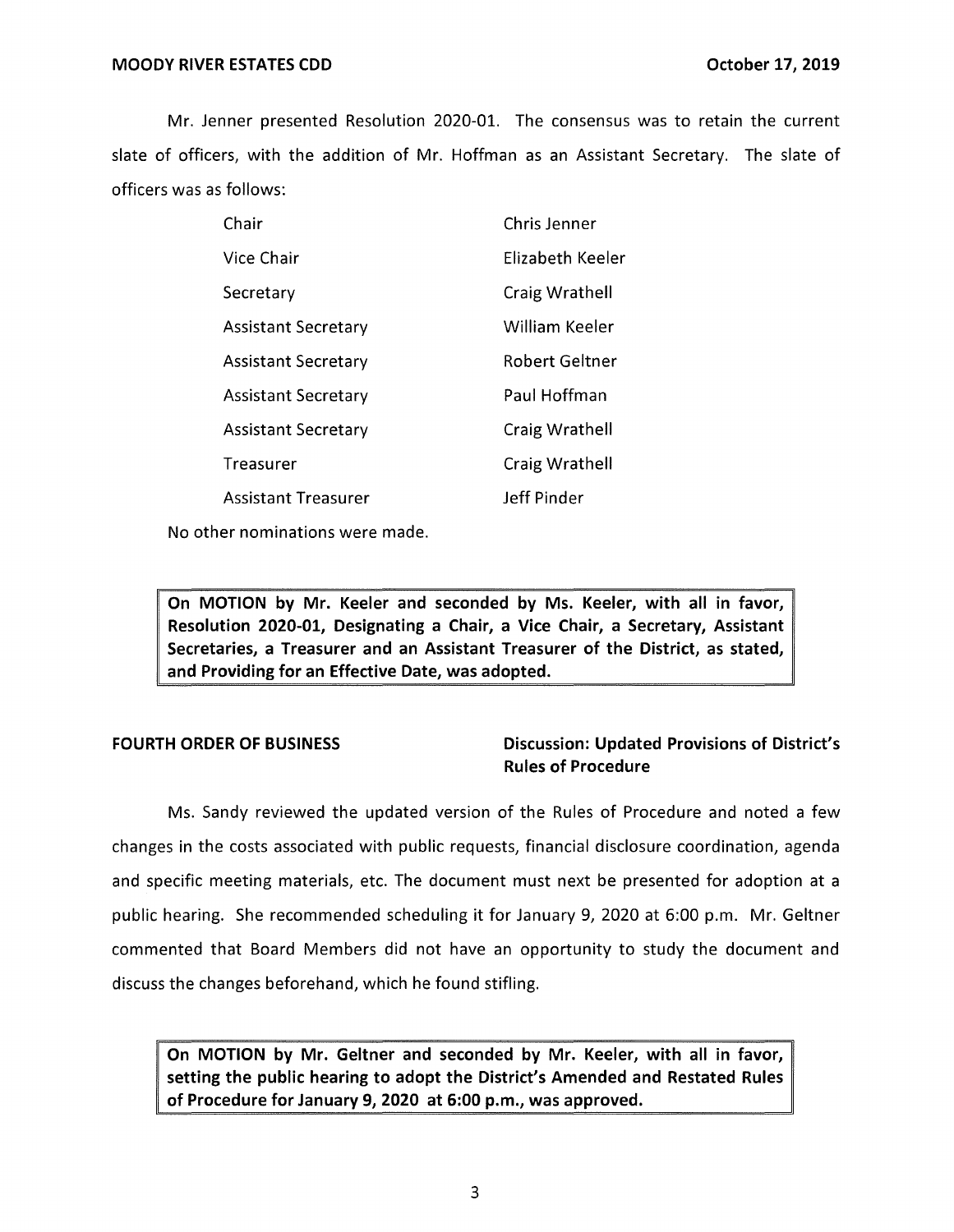Ms. Sandy responded to questions regarding internal controls to prevent fraud, waste and abuse, establishing subcommittees, auditor selection, notice of competitive solicitation, contract periods and requiring a Request for Proposals (RFP) from District Managers.

FIFTH ORDER OF BUSINESS **Discussion: Inquiries, Request for Agenda Items** 

This item was not addressed.

# SIXTH ORDER OF BUSINESS **Acceptance** of Unaudited Financial **Statements as of August 31, 2019**

Mr. Jenner presented the Unaudited Financial Statements as of August 31, 2019. Mrs. Adams clarified a discrepancy in the "Computer services" line item on Page 2. A timing in the monthly billing caused the item to appear twice instead of once.

**On MOTION by Ms. Keeler and seconded by Mr. Keeler, with all in favor, the Unaudited Financial Statements as of August 31, 2019, were accepted.** 

# **SEVENTH ORDER OF BUSINESS Approval of August 15, 2019 Public Hearing and Regular Meeting Minutes**

Mrs. Adams presented the August 15, 2019 Public Hearing and Regular Meeting Minutes. The following changes were made:

Lines 252 and 253: Insert "offer to review in order to" after "would"

**On MOTION by Mr. William Keeler and seconded by Ms. Keeler, with all in favor, the August 15, 2019 Public Hearing and Regular Meeting Minutes, as amended, were approved.** 

### • **Action Items**

Items 25, 26, 27, 28, 31, 32, 33, 34, 36, 37 and 38 were completed.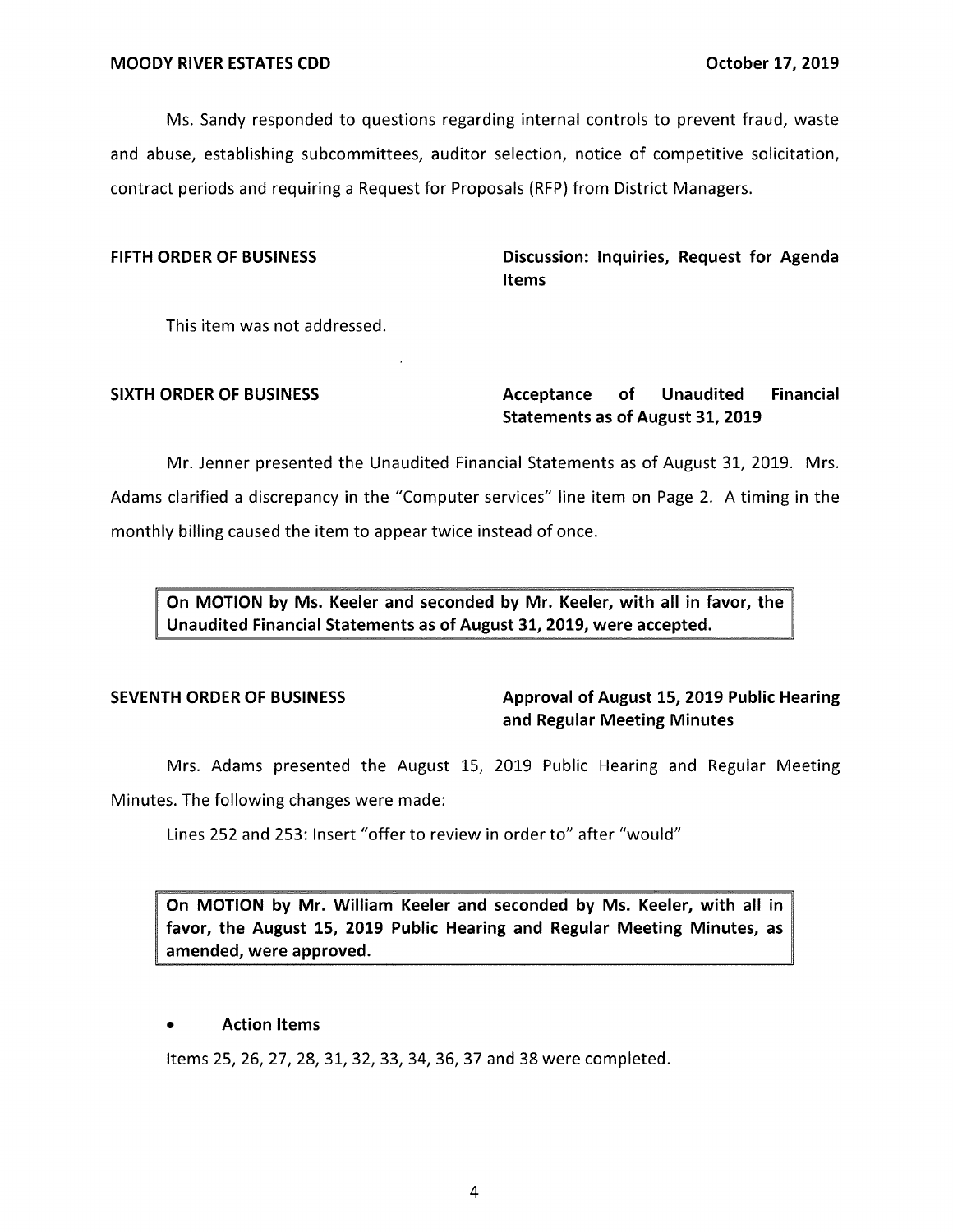Item 26: Ms. Sandy would email the requested bond indenture document to Mr. Geltner.

Item 28: Mr. Adams stated that the funds are posted in the current month's revenue in the financials; this item is completed.

Mr. Geitner asked if the District recovered the costs from the County that it expended on legal fees relating to the Hancock Bridge Easement Agreement. Mr. Adams replied affirmatively.

Item 38: Mr. and Mrs. Adams visited the property; there were no issues with erosion repairs.

#### **EIGHTH ORDER OF BUSINESS STATES STAFF Reports**

### **A. District Counsel: Hopping Green & Sams, P.A.**

There being no report, the next item followed.

## **B. District Engineer: Barraco & Associates, Inc.**

Mr. Kayne reported the following:

 $\triangleright$  Regarding access rights to the conservation area, the underlying lands are owned by the Association and are technically privately-owned property.

 $\triangleright$  Constructing a trail in the preserve would require permission from the property owner and any allowances by the conservation easement.

► Mr. Kayne, District Counsel, should review the documents and any others relating to the conservation easement and advise the Board.

Discussion ensued regarding accessing the preserves/conservation area, the zoning document, the County, the Army Corps of Engineers (ACOE) permit, obtaining a permit modification and COD liability due to fire tinder in the preserves.

#### **C. District Manager: Wrathe/1, Hunt & Associates, LLC**

• **NEXT MEETING DATE: January 9, 2020 at 6:00 P.M.** 

### o **QUORUM CHECK**

Supervisors Jenner, Hoffman, William J. Keeler and Elizabeth Keeler confirmed their attendance at the next meeting.

5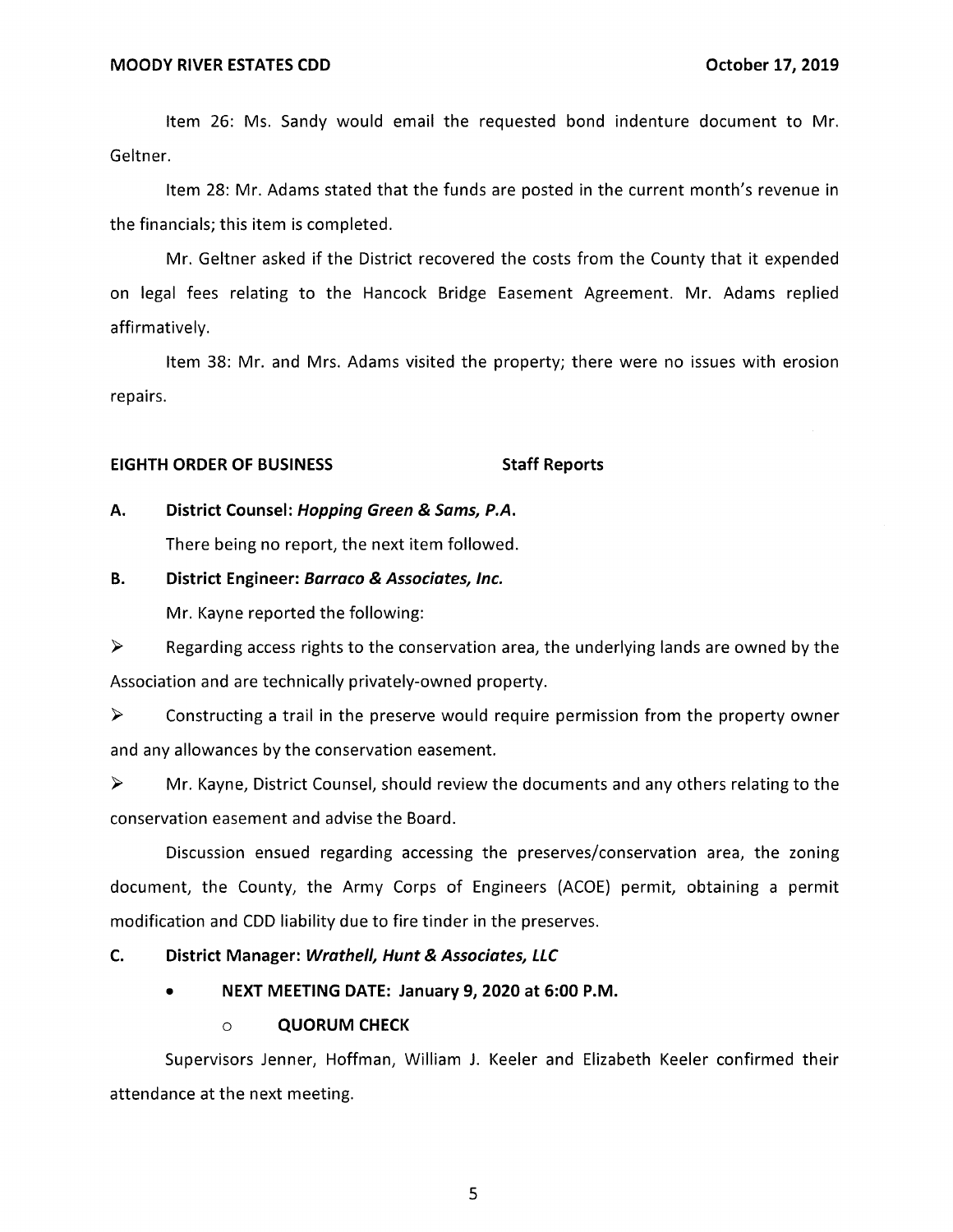## **D.** Operations Manager: Wrathell, Hunt & Associates, LLC

## • **Monthly Status Report - Field Operations**

Mrs. Adams presented the October 17, 2019 Monthly Status Report.

#### o **Key Activity Dates**

Mrs. Adams presented the October 17, 2019 Key Activity Dates and responded to questions regarding lake maintenance, the budget and the assessment roll. She reviewed a handout from Mr. Bill Kurth regarding the herbicides that SOLitude Lake Management (SOLitude) uses in the lakes that are harmful. Discussion ensued.

#### **NINTH ORDER OF BUSINESS Public Comments (non-agenda items)**

Mr. John Teckorius, a resident, asked about the water quality report and voiced his opinion that the gopher tortoise preserve should be restored and reestablished in the peninsula, as stated in the Development Order and all other necessary documents. He requested assistance from SOLitude in that regard. A Board Member read the following related to the Lee County gopher tortoise requirement:

"Gopher tortoises must be protected on site. The gopher tortoise preserve must be provided in the CO tract with the bald eagle nest on the Master Concept Plan stamped received February 25, 2005. The development plans must include the location and details sanding earthen berms be created within a gopher tortoise preserve to provide a high, dry area for burrowing and a vegetative barrier or permanent fencing must be delineated along any roadway abutting a gopher tortoise preserve. The berms within the preserve must be planted with a mixture of the higher grass, other broad-leaf vegetation and scattered native shrubs prior to moving tortoises to the preserve. Supplemental feeding, such as alfalfa hay may be necessary until the berm planting is established."

Mrs. Adams stated that this item was previously addressed and the answer remained the same; there are no changes in the Pictometry of the wetland, which is in compliance; contractors only treat for invasives when maintaining the area. Discussion ensued regarding the bald eagle nest and gopher tortoise preserve.

6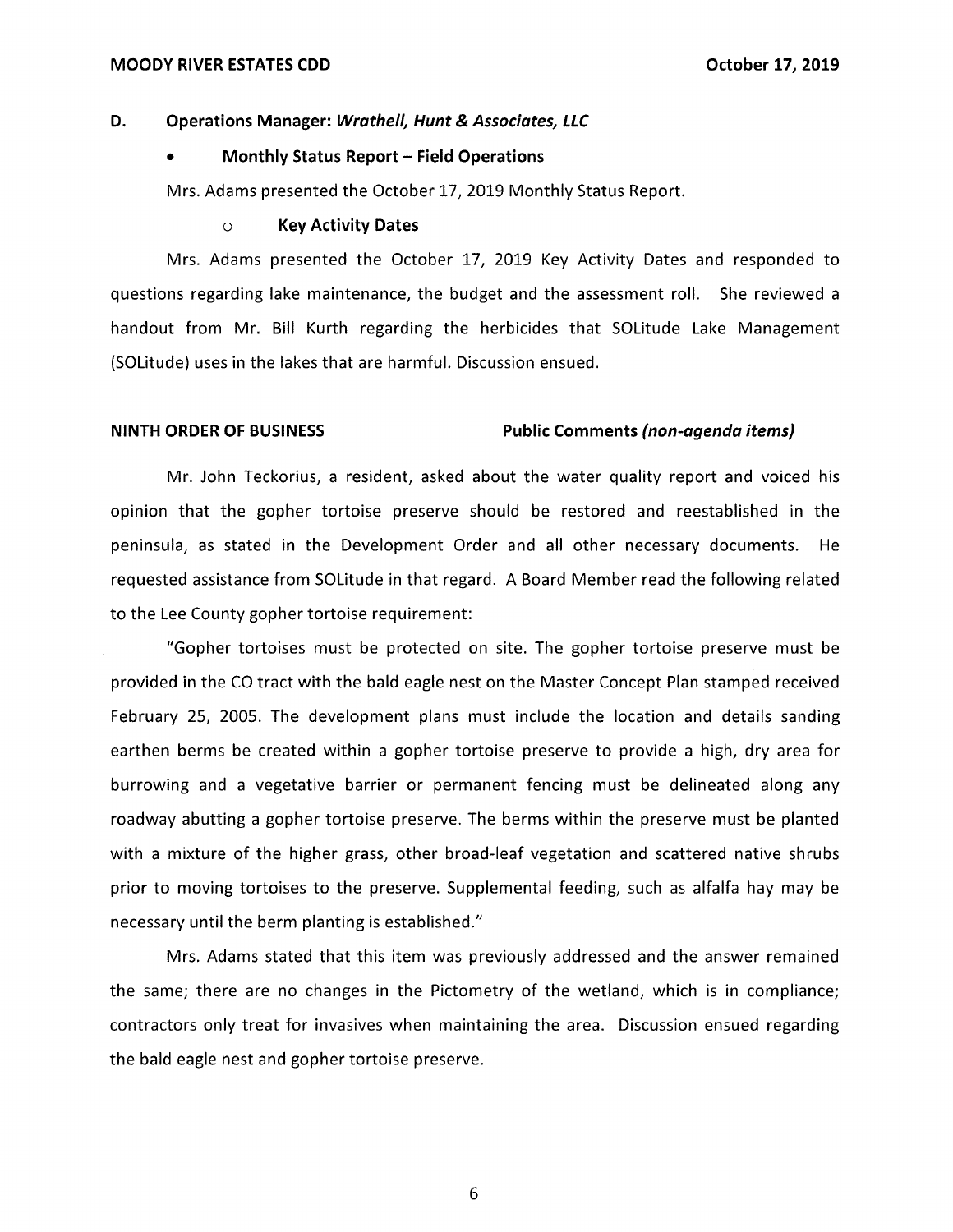Mr. Pete Wachter, a resident, commented that, a few years ago, over-spraying killed all the vegetation along the preserve and, although the area is dry, native vegetation does not need water to grow. He walks the Skyline sidewalk daily and some areas are accessible and other areas marked "Preserve area; keep out", contain perimeter bushes 3' to the fence. In response to Mr. Wachter's question regarding who is responsible for pruning the palms in the area, Mrs. Adams stated that the CDD does not trim trees in the conservation area; anything outside the conservation area would be the responsibility of the HOA. In response to a question regarding overhanging tree limbs, Mrs. Adams stated that the adjacent homeowner should trim them.

Mr. William Bond, a resident, stated that he participated in a walk-through of the area with a landscaper and debris removal was underway in the Skyline area.

In response to a question regarding what projects the CDD scheduled and completed, Mrs. Adams stated two ponds were recently restored and two more would be scheduled in the next year fiscal year. As to how residents could request a discussion item on an upcoming agenda, Mrs. Adams stated that an email should be sent to District Staff and Management would then clear it with the Chair. The Board, meeting attendees and Staff discussed lake restoration, auditors, internal controls and forensic accountants.

#### **TENTH ORDER OF BUSINESS Supervisor's Requests in the Supervisor's Requests of Supervisor's Requests of Supervisor's Requests of Supervisor's Requests of Supervisor's Requests of Supervisor's Requests of Supervisor's Reque**

There being no Supervisor's requests, the next item followed.

#### **ELEVENTH ORDER OF BUSINESS Adjournment**

There being no further business to discuss, the meeting adjourned at 2:41 p.m.

7